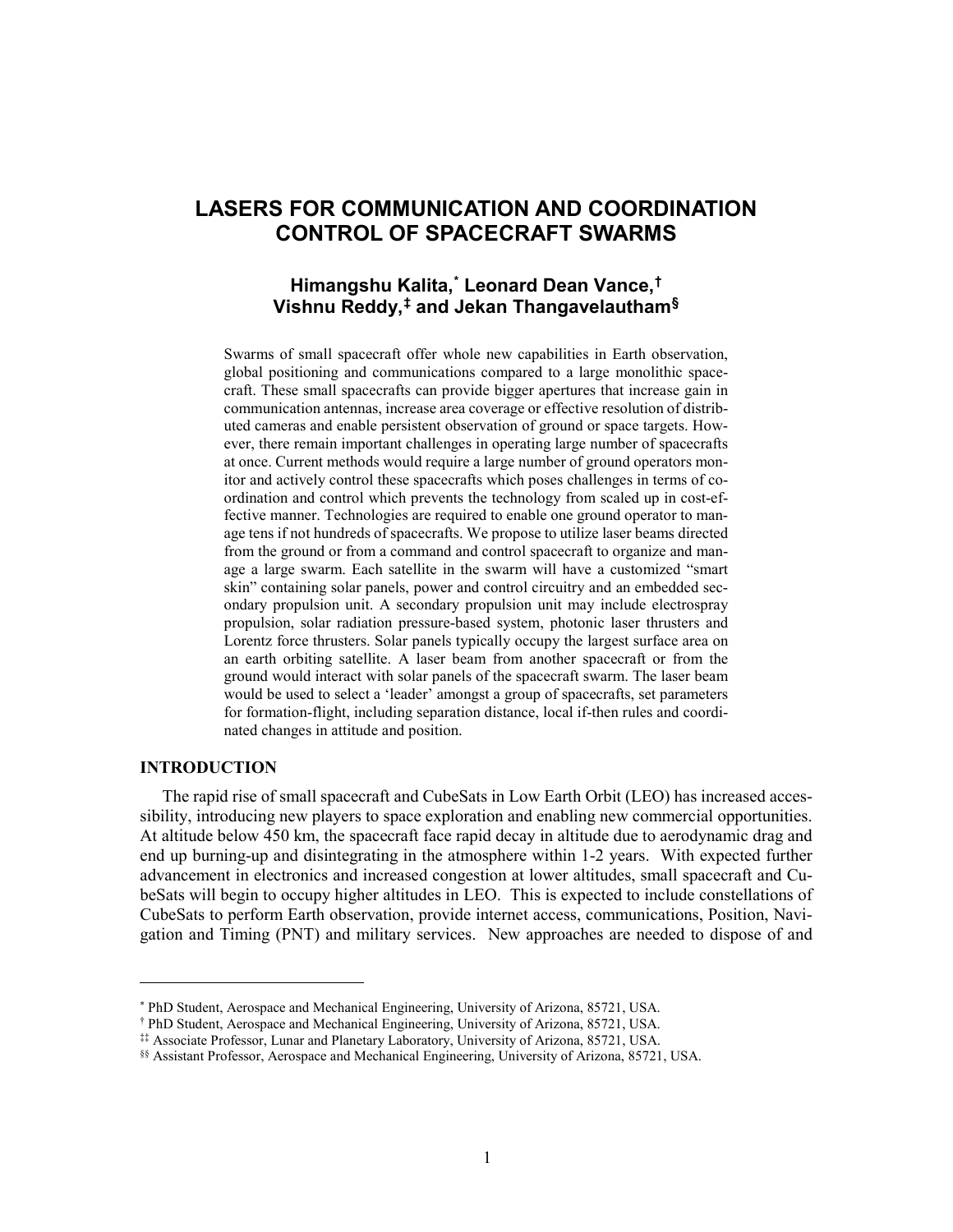perform traffic management of these small satellites and CubeSats to prevent congestion, formation of debris fields and rise of the "Kessler Effect."

One commonly suggested strategy to moving or collecting of space debris is the use of specialized servicing/disposer spacecraft to perform rendezvous, capture and manipulation. However, this presents operational complexity and risks when interacting and making physical contact with some of these derelict spacecrafts that maybe damaged, spilling toxic propellants or containing spent radioactive waste.

In this paper, we present an alternative approach to external servicing and space traffic management, where each spacecraft is plated with a "smart skin" containing solar panels, power and control circuitry together with an embedded secondary propulsion unit [17, 18]. Compared to previous papers, we go into depth in the application of this technology for swarm control, security in place to prevent hacking and testing of this technology on laboratory hardware. A secondary propulsion unit may include electrospray propulsion, solar radiation pressure-based system, photonic laser thrusters and Lorentz force thrusters. All of these propulsion systems either require minimal fuel or are propellant-less. Solar panels typically occupy the largest surface area on an earth-or-



**Figure 1: Lasers from the ground or space will interact with solar panels of the derelict spacecraft to power and it as part of space traffic management activities.**

biting satellite. Furthermore, our previous work has shown that commercial space-grade solar panels can be used to detect and distinguish violet laser beams even when exposed to sunlight [2,16].

A laser beam from another spacecraft or from the ground would interact with solar panels of the derelict spacecraft. The "smart skin" would recognize gestural movements used to encode universal external positioning commands. The laser beam would be used to simultaneously communicate a 'move' and trigger operation of the secondary propulsion unit. The solar-panels in turn will power the smart-skin to permit these communication and command procedures. The laser beam maybe used to guide the movement of the spacecraft, trigger impulse maneuver commands, perform attitude control maneuvers and corrections. Ground and/or space surveillance would be used for verification, to start and stop movement, perform corrections and other such maneuvers. Use of laser beams to perform this external command and control offers some unique security benefits. The laser beams can be readily encrypted and because its directional and focused (i.e. from point to point), it is far less prone to eaves-dropping or hacking from a third-party.

This proposed approach facilitates staged intervention by a space traffic management organization to not only monitor, but also support providing commands to reposition satellites to prevent unwanted collisions or in the extreme case external commandeering of the derelict or damaged satellites to eliminate risks of collisions. This framework may also be applied for human command and control of satellite swarms that need to be maintain close formation while avoiding collisions. The use of human gestures enables intuitive interaction with these spacecrafts and should minimize fatigue and controller confusion after extended, strenuous intervention/commandeering. In the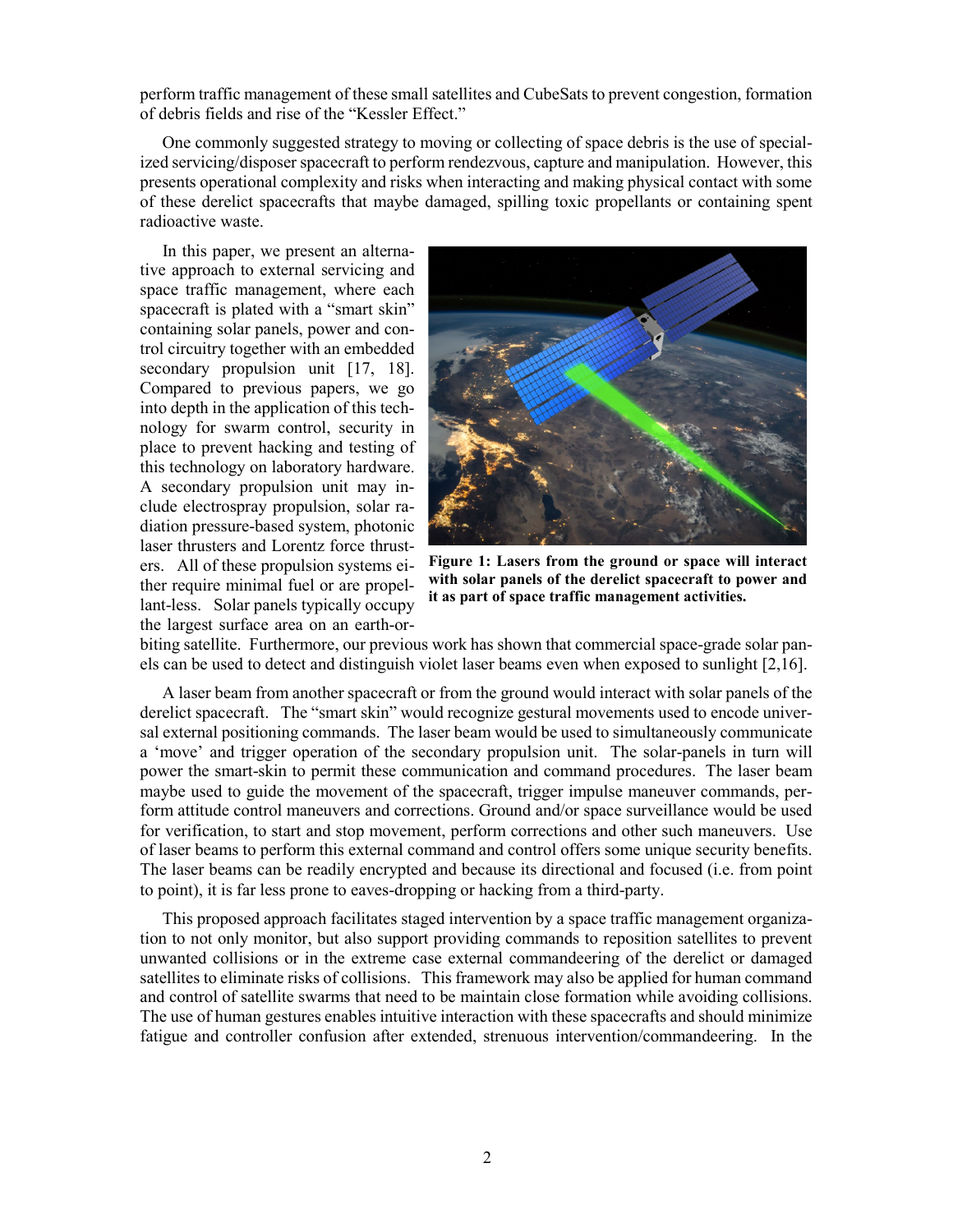following sections we present background on the use of lasers for space communication, command and control, followed by presentation of the system architecture, description of the gesture control framework, use of laser ranging, external power transmission, discussions, conclusions and future work.

## **BACKGROUND**

Laser communication compared with traditional radio frequency communication methods provides much higher bandwidth with relatively small mass, volume and power requirements because laser enable the beams of photons to be coherent over large distances. LADEE demonstrated the advantages of laser communication, providing high bandwidth for a relatively small sized spacecraft [1]. However, LADEE utilized laser system onboard the spacecraft to perform high-speed bidirectional communication and consumes between 50 and 120 Watts. This is too high for spacecraft that typically produce a total power of less than 20 Watts.

Our previous work has shown a bi-directional communication system on a spacecraft without the need for a laser on the spacecraft itself [2, 16]. It has also shown that commercial space-grade solar panels can be used to detect and distinguish blue and violet laser beams even when exposed to sunlight. In our current approach, a laser beam will be used to directly communicate and control a derelict or inactive satellites and structures floating in orbit. With a customized "smart skin" containing solar panels, power and control circuitry and an embedded secondary propulsion unit onboard a spacecraft we can trigger a maneuver by sending a laser signal in the form of a gesture command from a ground station or another orbiting spacecraft.

Sending stroke gesture commands using a simple pointing device is common in various computer applications like marking menus with a pointing device [3]. Stroke gesture recognition is also used to send instructions to robots [4], develop robotic interface by free hand stroke [5]. Laser pointers has also been used extensively to send gesture commands to computers such as point-andclick or drag-and-drop [6,7]. It has also been used to tell a robot which object to pick up [8], which button to push [9] and also been used to specify target objects and give commands to robots to execute accordingly [10].

Satellite formation flying using environmental forces has also been studied extensively. Use of differential aerodynamic drag for satellite formation flying using drag plates has been studied by many researchers [11]. Similarly, satellite formation control using differential solar pressure with the help of solar flaps has also been studied [12]. Moreover, the use of geomagnetic Lorentz force as a primary means of spacecraft propulsion for satellite formation flying is also a well-studied area [13]. Techniques for detecting on-orbit satellites using laser ranging with centimeter accuracy has been shown [14]. These techniques will be used to identify the on-orbit derelict satellites and send maneuver control commands. Moreover, solar panels have also been used as a simultaneous wakeup receiver and for power harvesting using visible light communication [15].

## **SYSTEM ARCHITECTURE**

The proposed communication architecture consists of a customized "smart skin" containing solar panels, power and control circuitry and an embedded secondary propulsion system. A laser is beamed from a ground station or another spacecraft towards the satellite and the onboard photovoltaics acts as a wake-up laser receiver. This approach enables a laser ground station or a spacecraft to broadcast commands to the spacecraft in times of emergency that would trigger operation of the secondary propulsion system to perform impulse maneuvers, attitude control maneuvers and corrections. Moreover, adding an actuated reflector to the spacecraft will enable laser ranging and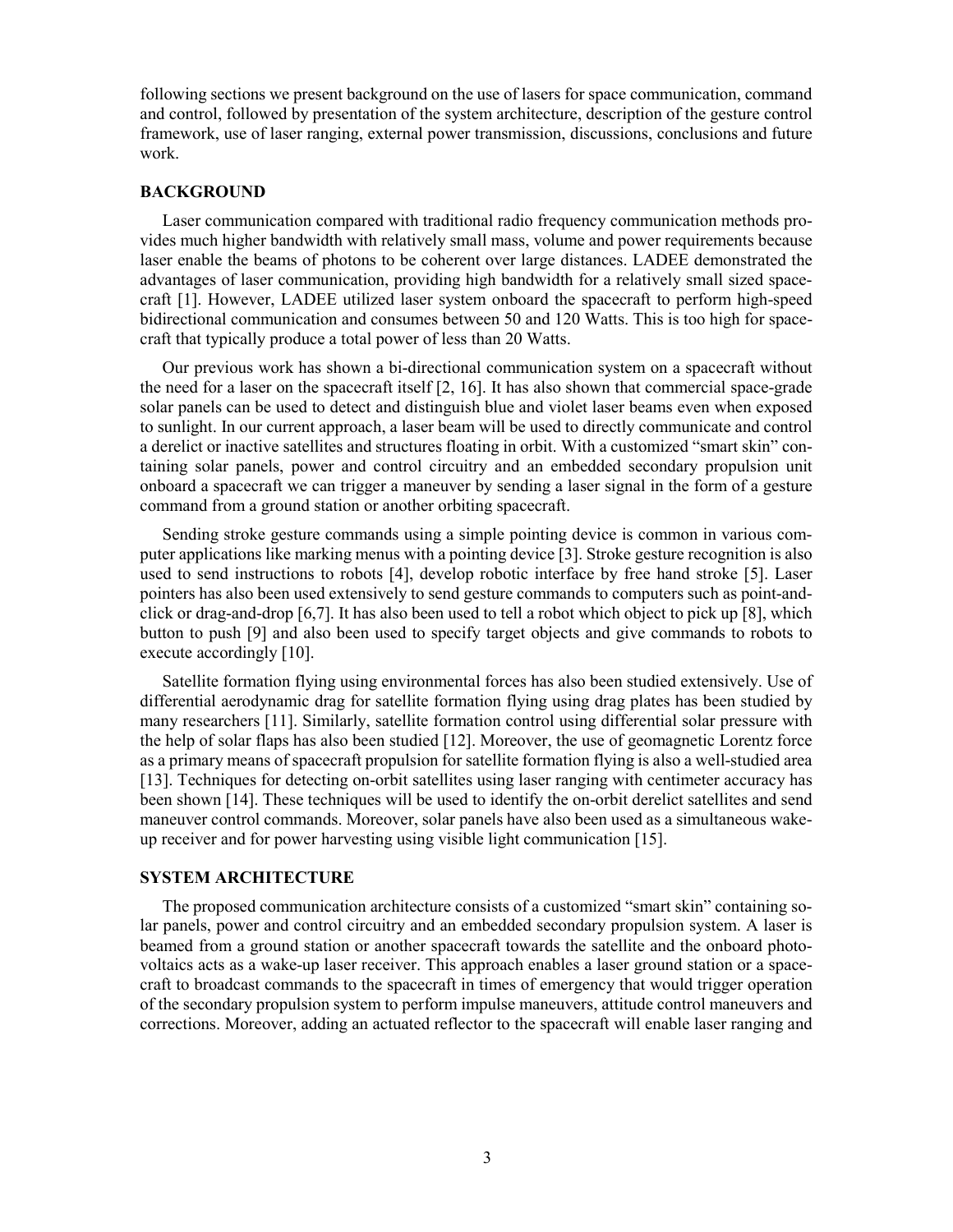a two-way communication between ground station and the spacecraft, but without the laser diode being located on the spacecraft.

Fig. 2 shows the general systems architecture that is extended from [2, 16], between a ground station and an orbiting spacecraft. The key difference is that the array of receivers can detect spatial information, particularly what cell the laser beam has hit. The ground station is equipped with a microcontroller, a laser transmitter, an adaptive optics system, an array of laser receiver, a series of filters and a series of direction actuators. To mitigate the effect of atmospheric turbulence, the adaptive optics system, together with a reference laser beam is used to measure the beam's distortion when going through the atmosphere and compensate for the distortion by adjusting in the deformable mirror of the adaptive optics system. Direction actuators are used to point the laser transmitter and the receiver array towards the target spacecraft. The laser transmitter can send modulated laser beam to the target spacecraft. The receiver array receives the reflected laser beam and then filters it to gain maximum SNR using the micro-controller.



 **Figure 1: Ground Station to Spacecraft System Bi-directional Architecture**

On board the spacecraft, the solar photovoltaic panels act as the laser beam receiver. The received signal is then processed through the filters and the DC component and the communication signal is separated using a bias tree. The DC component is transmitted to the onboard EPS system for power harvesting. The communication signal is processed through the microcontroller to gain maximum SNR and the telemetry data is processed to trigger the onboard ADCS and propulsion system. Fig. 3 shows the system architecture between two orbiting satellite.



 **Figure 2: Spacecraft to Spacecraft System Bi-directional Architecture**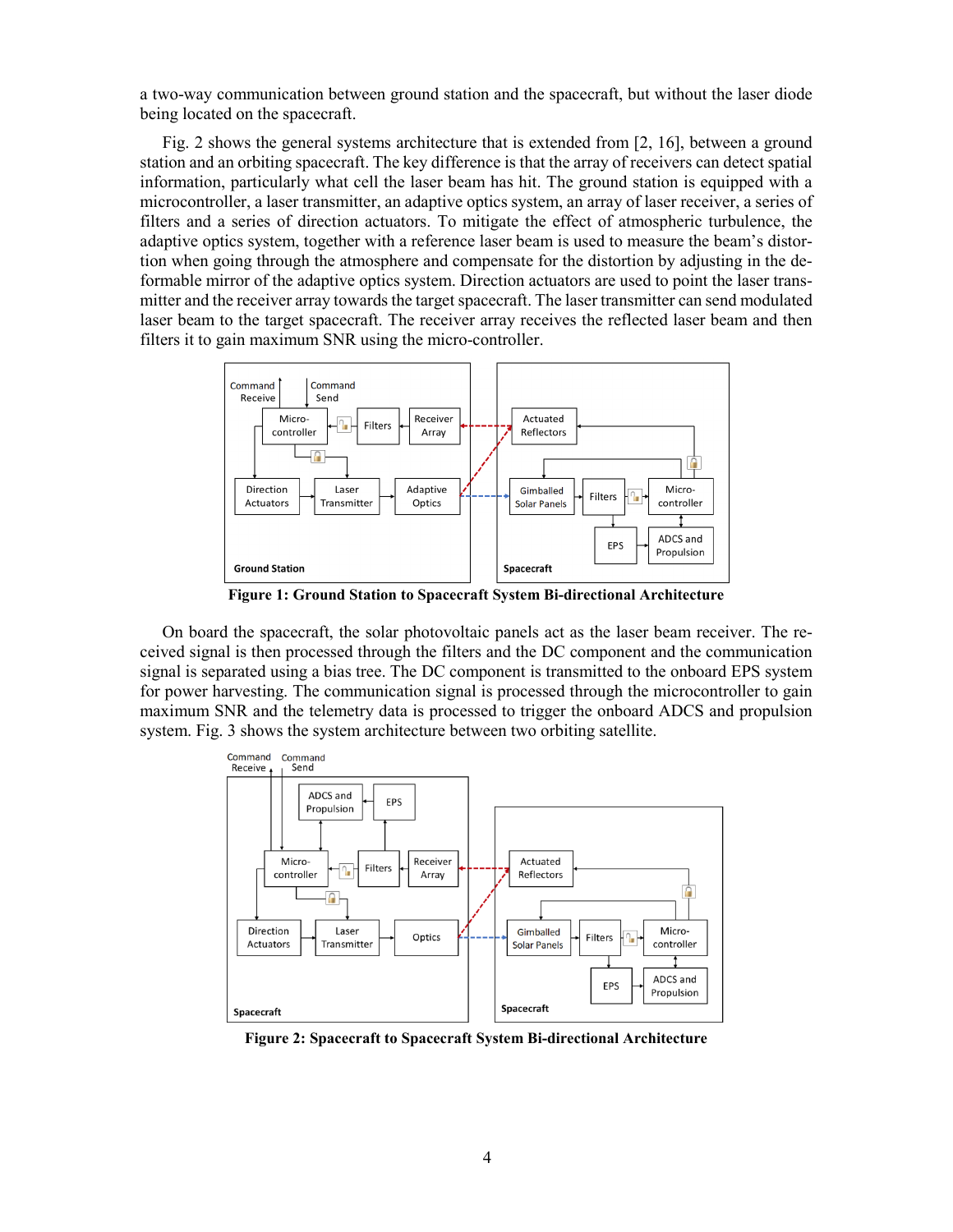Spacecraft 1 is equipped with a microcontroller, a laser transmitter, an adaptive optics system along with a series of direction actuators to send a gesture command through a laser signal while spacecraft 2 is equipped with a microcontroller and gimballed solar to identify the gesture command and trigger a maneuver. Moreover, an encryption layer is added for data and commands just before being sent to the laser transmitter. Decryption is performed after the signal is filtered and ready to be interpreted by the micro-controller. Through this encryption/decryption process access to the spacecraft is only possible thanks to the right set of passcodes shared between ground control and spacecraft. The passcode for encryption and decryption maybe one or a few gestures prompted at the beginning of a message/command or passed through as a modulatory signal. The passcode would then be used to decrypt the message and perform verification. When verification fails, the commanded message/communication is ignored, or systems goes into safe-mode after too many wrong tries. Fig. 4 and Fig. 5 show uni-directional laser communication between ground and spacecraft and spacecraft and spacecraft respectively.



 **Figure 3: Ground Station to Spacecraft Uni-directional Architecture.**



 **Figure 4: Spacecraft to Spacecraft Uni-directional Architecture.**

#### **GESTURE CONTROL**

Gestures are increasingly becoming a predominant mode of human-machine interaction. This is principally due to them being intuitive, requiring minimal training. Stroke gestures also sometimes called "pen gestures" represents the movement trajectory of one or more contact points on a sensitive surface. The most significant advantage of using stroke gestures to input commands in that the user can specify several kinds of commands using just a simple pointing device. In our case, a laser beam would be used as a pointing device with the "smart-skin" acting as the sensitive sensing surface. A laser beam from another spacecraft would interact with the solar panels of the derelict spacecraft.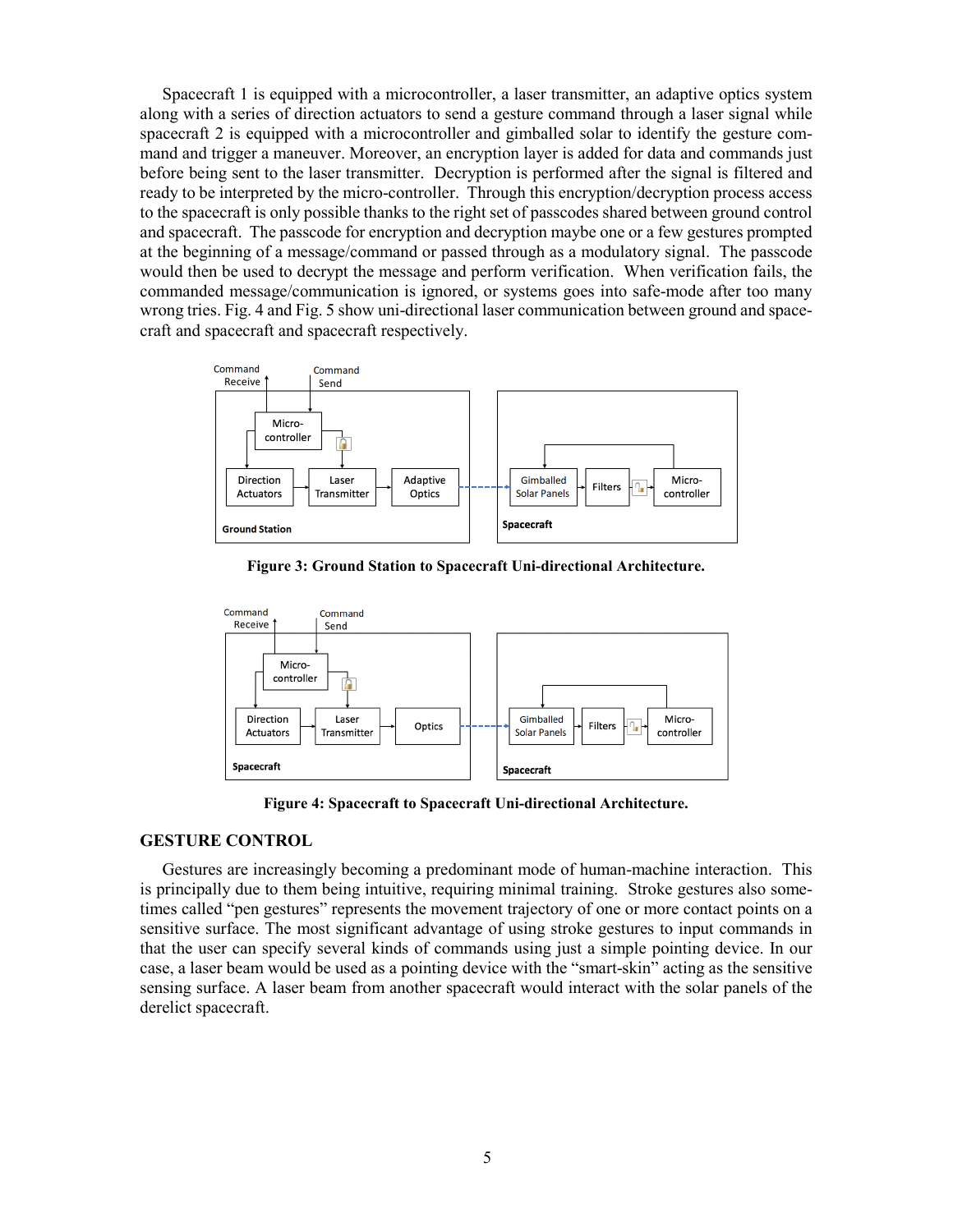The laser beam would be used to communicate a 'move' which would then trigger operations on the derelict spacecraft. The laser beam maybe used to guide the movement of the spacecraft, trigger impulse maneuver commands, perform attitude control maneuvers and corrections. This method of gesture control will be used to control a cluster of closely flying satellite and execute satellite formation flying. One of the most important challenges of the satellite formation flying involves controlling the relative positions of the satellites in the presence of external disturbances, i.e., gravitational perturbation including the Earth's oblateness  $(J_2 \text{ effect})$ , aerodynamic drag, and solar radiation pressure.

These issues can be addressed by the use of environmental forces including differential aerodynamic drag, differential solar radiation pressure, and Lorentz force. The satellite formation flying system comprises of a leader and follower satellites equipped with either drag plates, solar flaps or Lorentz actuation system. The orbital equations of motion for the leader satellite and the relative equations of motion of the follower satellites are as follows:

$$
\ddot{r}_c = r_c \dot{\theta}^2 - \frac{\mu}{r_c^2}, \qquad \ddot{\theta} = -\frac{2\dot{\theta}\dot{r}_c}{r_c}
$$
 (1)

$$
m_f \ddot{x} - 2m_f \dot{\theta} \dot{y} - m_f (\dot{\theta}^2 x + \ddot{\theta} y) + m_f \mu \left\{ \frac{(r_c + x)}{r^3} - \frac{1}{r_c^2} \right\} = f_x + f_{dx}
$$
 (2)

$$
m_f \ddot{y} + 2m_f \dot{\theta} \dot{y} + m_f \left( -\dot{\theta}^2 y + \ddot{\theta} x \right) + m_f \frac{\mu}{r^3} y = f_y + f_{dy}
$$
 (3)

$$
\ddot{z} = -\frac{\mu z}{r^3} + f_z + f_{dz} \tag{4}
$$

The leader satellite is in a reference orbit that is assumed to be planar and defined by a radial distance  $r_c$  from the center of the Earth and a true anomaly  $\theta$ . The follower satellite moves in a relative trajectory about the leader satellite, in a relative frame  $xyz$  fixed at the leader satellite as shown in Fig. 6. In the (2), (3) and (4)  $m_f$  denotes the mass of the follower satellite,  $f_{dx}$ ,  $f_{dy}$ , and  $f_{dz}$  are the disturbance forces and  $f_x$ ,  $f_y$  and  $f_z$  are the control forces.



**gesture command to a follower satellite using laser beams.**

Three different types of desired formation trajectories are considered for this paper.

**Along Track Formation Flying (AF)**. The follower shares the same ground track as the leader satellite. It has to keep a constant desired along track separation of  $r_d$  and the desired trajectory is defined as:

$$
y_d = r_d \tag{5}
$$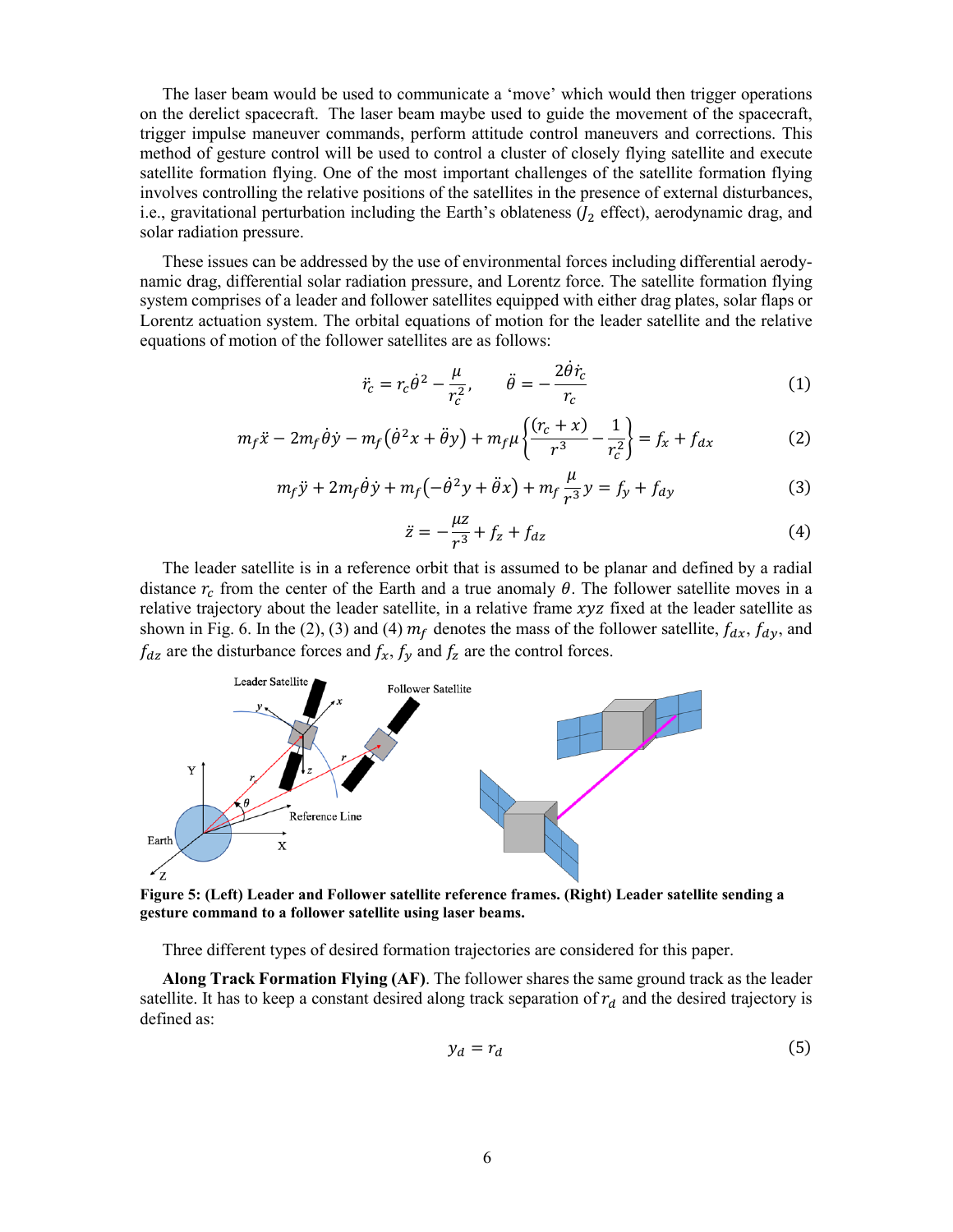**Projected Circular Formation Flying (PCF)**. The leader and the follower satellite maintain a fixed relative distance only on the yz plane and the formation is defined as  $y^2 + z^2 = r_d^2$ . The desired trajectory is defined as:

$$
\begin{pmatrix} x_d \\ y_d \\ z_d \end{pmatrix} = \left(\frac{r_d}{2}\right) \begin{pmatrix} \sin(\theta_m t + \varphi) \\ 2\cos(\theta_m t + \varphi) \\ 2\sin(\theta_m t + \varphi) \end{pmatrix}
$$
 (6)

**Circular Formation Flying (CF)**. The leader and the follower satellite maintain a constant separation from each other, and the formation is defined as  $x^2 + y^2 + z^2 = r_d^2$ . The desired trajectory is defined as:

$$
\begin{pmatrix} x_d \\ y_d \\ z_d \end{pmatrix} = \left(\frac{r_d}{2}\right) \begin{pmatrix} \sin(\theta_m t + \varphi) \\ 2\cos(\theta_m t + \varphi) \\ \sqrt{3}\sin(\theta_m t + \varphi) \end{pmatrix}
$$
 (7)

Where  $\varphi$  is the in-plane phase angle between the leader and the follower satellites, and  $\theta_m =$  $\sqrt{\mu/a_c^3}$  is the mean angular velocity. We have identified command methods as single-stroke gestures for performing different satellite formation maneuvers. Fig. 7 shows stroke gestures representing along track formation flying (AF), projected circular formation flying (PCF), and circular formation flying (CF). The laser pointer on the leader satellite is mounted on a head that can move with fine precision using a SMA or piezoelectric actuation mechanism. The "smart-skin" can identify the laser hitting individual solar cells and hence identify the gesture stroke.

When the leader satellite draws a straight line along the solar panels, the along track formation flying (AF) maneuver is triggered, a clockwise circle triggers the projected formation flying (PCF) maneuver while a clockwise circle with a line along one of its diagonal triggers the circular formation flying (CF) maneuver. In addition to that, gesture strokes to cancel, undo and redo a maneuver is also identified as shown in Fig. 8. The lower row of gestures could be used by the spacecraft to record a sequence of gestures strokes into a macro. This includes the record macro, play macro and stop macro recording command.



**Figure 6: Gesture command strokes for, a) Along track formation flying (AF), b) Projected Circular Formation Flying (PCF), c) Circular Formation Flying (CF).**



 **Figure 7: Gesture command strokes (upward row from left to right) to a) Cancel, b) Redo and c) Undo a maneuver and (bottom row from left to right) d) Record Macro e) Play Macro f) Stop Macro.**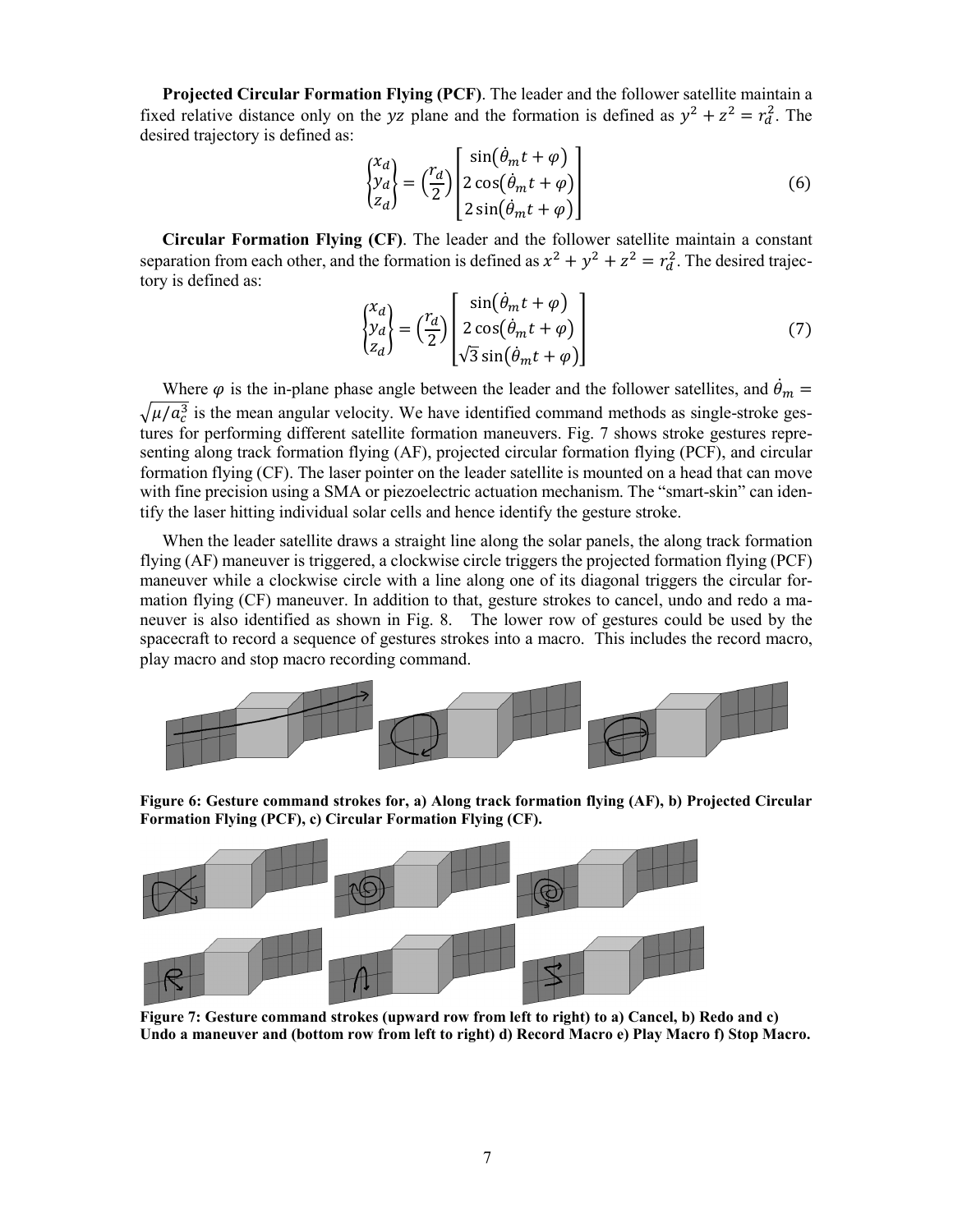Ground and/or space surveillance would be used for verification, to start and stop movement, perform corrections and other such maneuvers. The entire move maneuver would be made possible without operation of the Command and Data Handling Computer onboard the derelict satellite. Thus, the laser beam would act as a 'remote control' for the spacecraft.

**Formation Flying.** For formation flight, a leader spacecraft is selected using gestures (Fig.9 top left) and this is followed by identification of the remaining spacecraft in the group Fig. 9 (top center) followed by locking the relative position of each spacecraft Fig. 9 (top right). After the group of spacecrafts are locked in relative position and attitude, then gestures movements applied to the leader spacecraft will result in the remainder of the spacecraft following the leader in tandem, maintaining fixed distance and attitude. Finally, Fig. 9 (bottom) shows a gesture to unlock a spacecraft in terms of relative position and attitude from the group.



**Figure 8: (Top Left) Gesture command strokes to select leader amongst a flock of spacecraft. (Top Center) Gesture to identify other spacecraft that are part of the current group. (Top Right) Gesture to lock relative position and attitude of each current group member spacecraft to the leader. (Bottom) Gesture to unlock relative position/attitude of a spacecraft from a group.**

**Alphabet of Gestures.** Using this general approach, an alphabet of gestures representing symbols and high-level commands can be represented. The limits on the number of gestures is dependent on the solar-cell packing density (analogous to pixel density on a flat panel display) and signal processing frequency (to recognize speed of gesture movement). A third factor can be modulation of the signal.

**Modulation.** The laser beam maybe used to encode a signal through modulation [2, 16]. This modulation maybe used to encode for "intensity" without having to allocate a symbol in the alphabet. Applied with the gesture shown in Fig. 6., the intensity maybe proportional to the linear or angular velocity of the spacecraft. Applied with the play macro gesture, this may determine the replay speed.

#### **HARDWARE DEMONSTRATION**

A simple laboratory testbed to demonstrate solar cell gesture control was built to explore the basic viability of this concept (Fig . 10). This vehicle mounts four small solar panels on an Arduino based robotic vehicle. The four solar panels provide an analog voltage signal to the Arduino controller which can monitor them for differential signals which would correspond to gestures provided through a laser pointer. Figure 9 shows the overall block diagram for this vehicle, and the following figure shows the layout of the actual vehicle.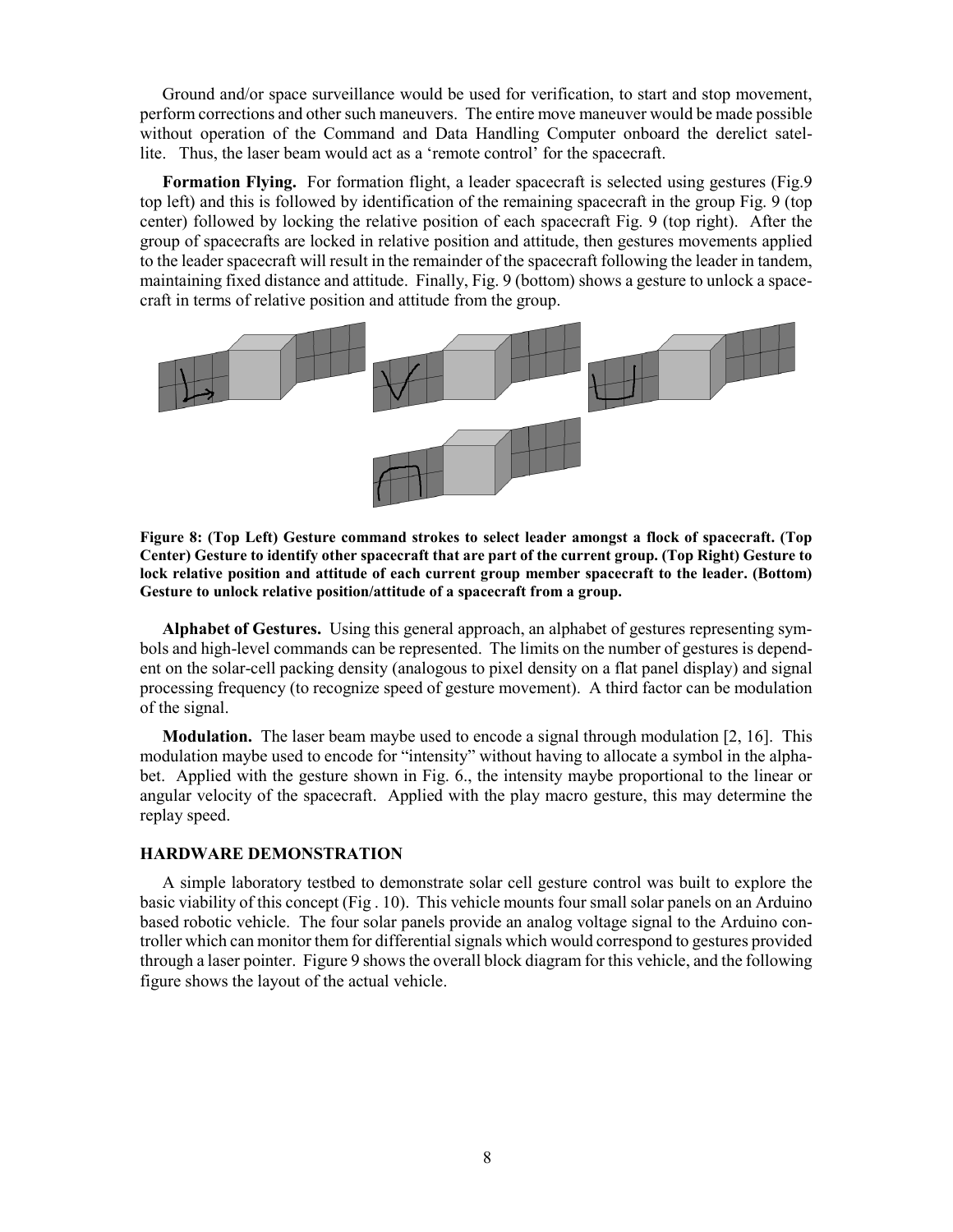

**Figure 9: Layout of demonstration vehicle.**

The testbed looks for sequential signal pulses between the fore and aft mounted solar panels to control speed, and the left and right panels to control heading (Fig. 11). When sequential pulses (from a laser pointer) are received in succession by the back and then the front panel, throttle is increased by 20%, up to the maximum of 100%. Likewise, when the left panel senses a pulse, followed by the right panel, the robot adjusts heading to the right by 30 degrees and holds it using feedback from the MEMS IMU package integrated with the Arduino. One other gesture is recognized which is the back panel receiving a long pulse, this is interpreted as a full-stop signal.



**Figure 10: Vehicle gesture control diagram.**

Using gestures from a laser pointer, an operator can then swipe the light beam forward, backwards, left and right to control the speed and direction of the robot. Complicated obstacles can be navigated easily, all using the voltage output directly from solar panels. The basic technique of sensing light pulses moving between panels can be extrapolated to more complex motions, permitting the creation of an ersatz language for communications with the robot vehicle.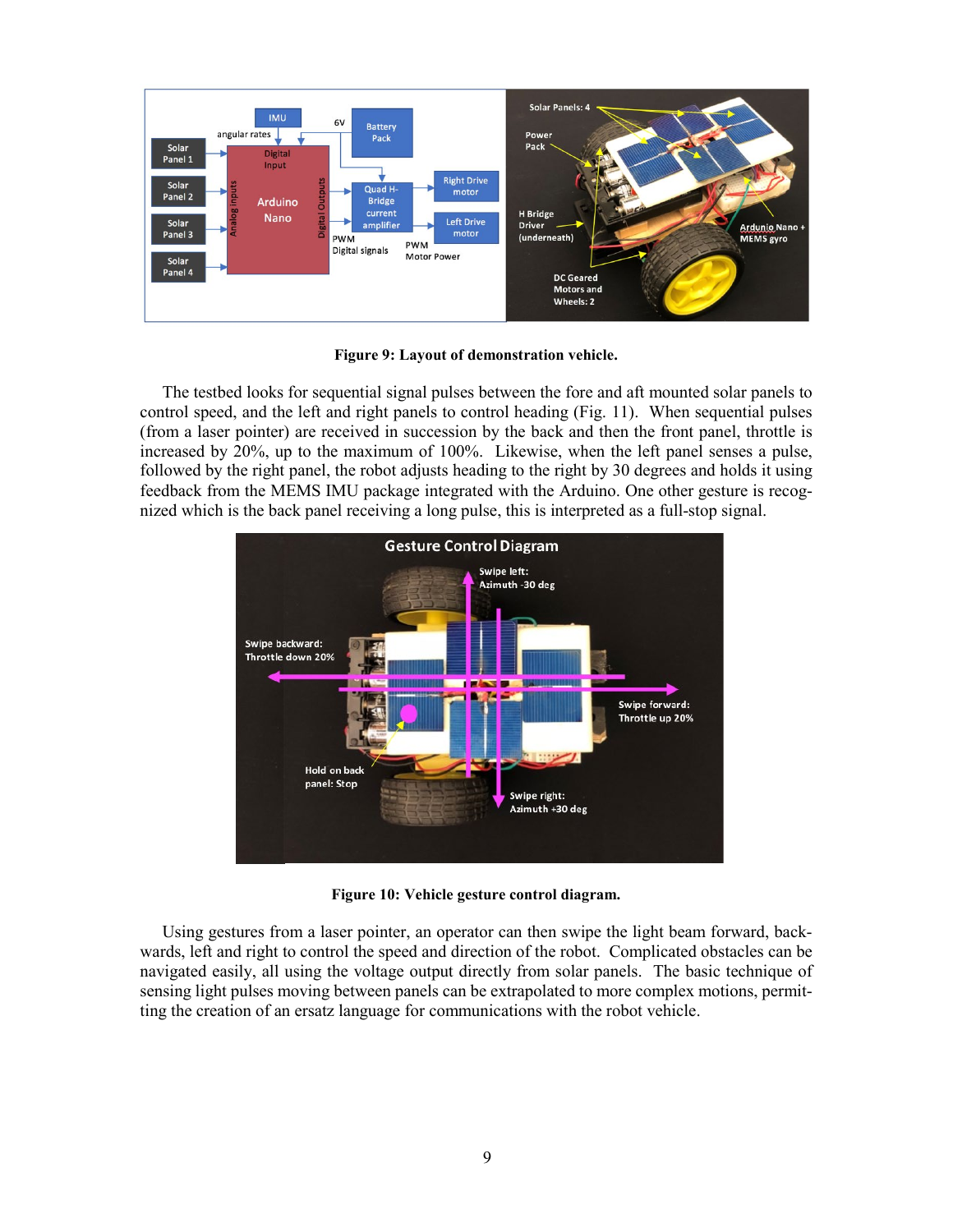#### **CONCLUSION**

In this paper, we presented a new systems architecture for external position control and traffic management of on-orbit derelict satellite by using a laser beam. In our approach, a laser beam will be used to directly communicate and control a derelict or inactive satellites and structures floating in orbit. The same approach maybe also used to actively command and control one or more satellites in a swarm. The satellite will have a customized "smart skin" containing solar panels, power and control circuitry and an embedded secondary propulsion unit. A laser beam from another spacecraft or from the ground would interact with solar panels of the derelict spacecraft in the form of gesture commands. The on-orbit satellite will recognize the gesture command and then would trigger operation of the secondary propulsion unit. The laser beam maybe used to guide the movement of the spacecraft, trigger impulse maneuver commands, perform attitude control maneuvers and corrections.

We have identified simple gesture commands to trigger along track formation flying, projected circular formation flying and circular formation flying maneuvers. Moreover, gesture commands to cancel, redo and undo a particular maneuver are also identified that would allow the laser beam to act as a remote control for the spacecraft. Laser ranging would be used for ground surveillance of these satellites that would allow us to start, stop or verify a maneuver. In case of a need for emergency power, power can be transmitted from the ground or from space by shooting a laser beam and the "smart-skin" operating as the power harvesting module.

The laser beam will enable a secure point to point communication and cannot be eavesdropped, unless if the eavesdropping unit is in the way or close to the derelict satellite. However, if RF (Radio Frequency) were to be used, then eavesdropping maybe possible without detection. RF signal requires licensing and is congested due to high demand. Use of a laser beam avoids these logistical challenges. This laser system may serve as a secure backup system that can be used to mitigate and take back control of a satellite from cybersecurity threats/hacking using RF communication. However, significant advancements are required to make this approach practical and efforts are underway to develop laboratory prototypes to validate the feasibility of our proposed systems architecture.

## **REFERENCES**

- 1. D. M. Boroson, J. J. Scozzafava, D. V. Murphy, B. S. Robinson, "The Lunar Laser Communications Demonstration (LLCD)," 3rd IEEE International Conference on Space Mission Challenges for Information Technology, 2009.
- 2 X. Guo, J. Thangavelautham, "Novel Use of Photovoltaics for Backup Spacecraft Laser Communication System," IEEE Aerospace Conference, 2017.
- 3 G. Kurtenbach, W. Buxton, "User Learning and Performance with Marking Menus," SIGCHI Conference on Human Factors in Computing Systems, 1994.
- 4 D. Sakamoto, K. Honda, M. Inami, T. Igarashi, "Sketch and Run: A Stroke-based Interface for Home Robots," 27<sup>th</sup> International Conference on Human Factors in Computing Systems, 2009.
- 5 M. Skubic, D. Anderson, S. Blisard, D. Perzanowski, A. Schultz, "Using a hand-drawn sketch to control a team of robots," Autonomous Robots, 2007.
- 6 D. R. Olsen, T. Nielsen, "Laser pointer interaction," SIGCHI Conference on Human Factors in Computing Systems, 2001.
- 7 C. Kirstein, H. Muller, "Interaction with a Projection Screen using a Camera-Tracked Laser Pointer," International Conference on MultiMedia Modelling, 1998.